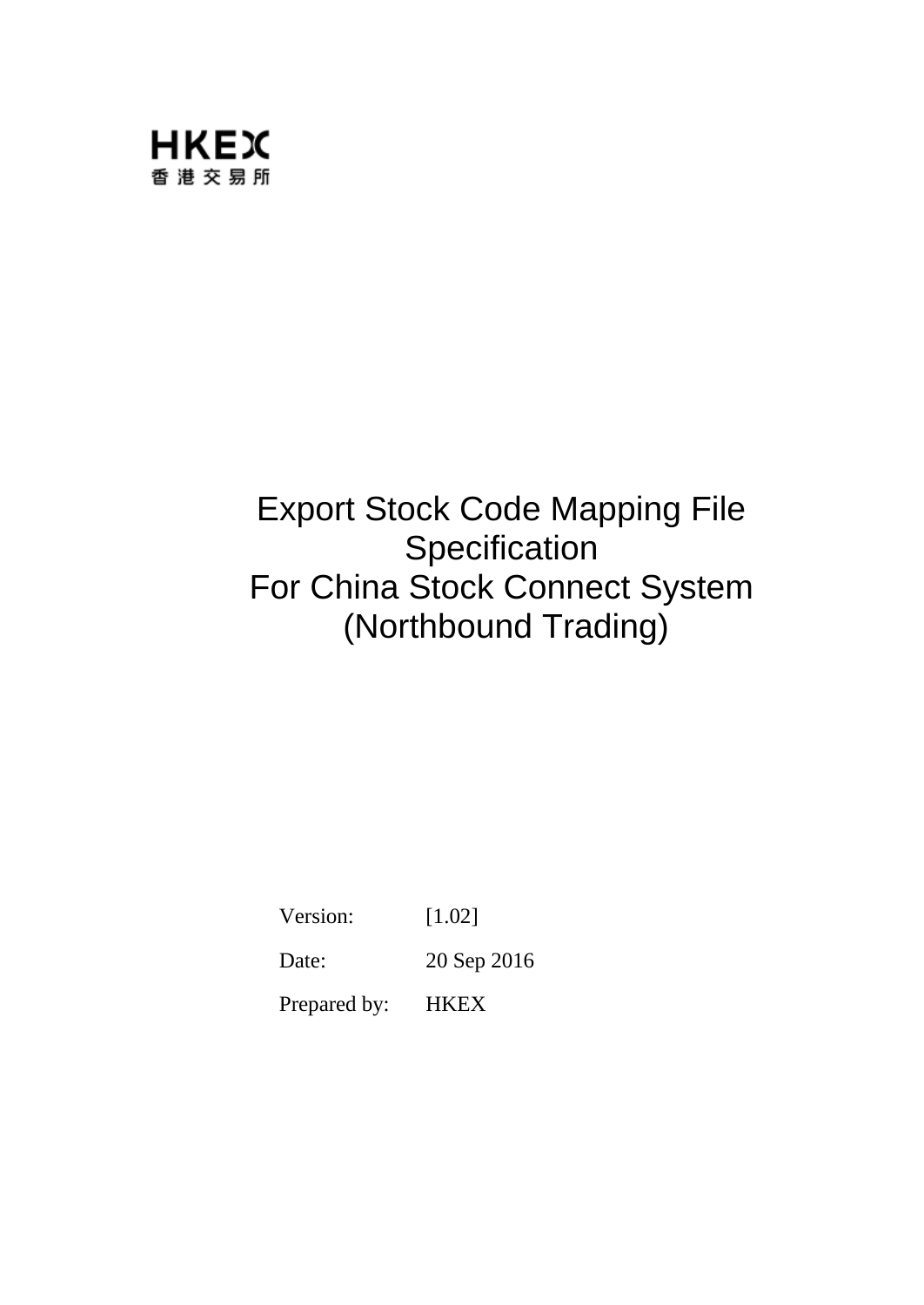# **Modification History**

| <b>Version</b> | Date            | Ref | Description and reason for modification             | Changed<br><b>Section</b> |
|----------------|-----------------|-----|-----------------------------------------------------|---------------------------|
| 1.00           | 11 July<br>2014 | N/A | <b>First Release</b>                                | N/A                       |
| 1.01           | 21 Aug<br>2014  | N/A | Include sample CSC Stock Code Mapping File          | 2.2                       |
| 1.02           | 20 Sep<br>2016  | N/A | Introduction of Shenzhen-Hong Kong Stock<br>Connect | All                       |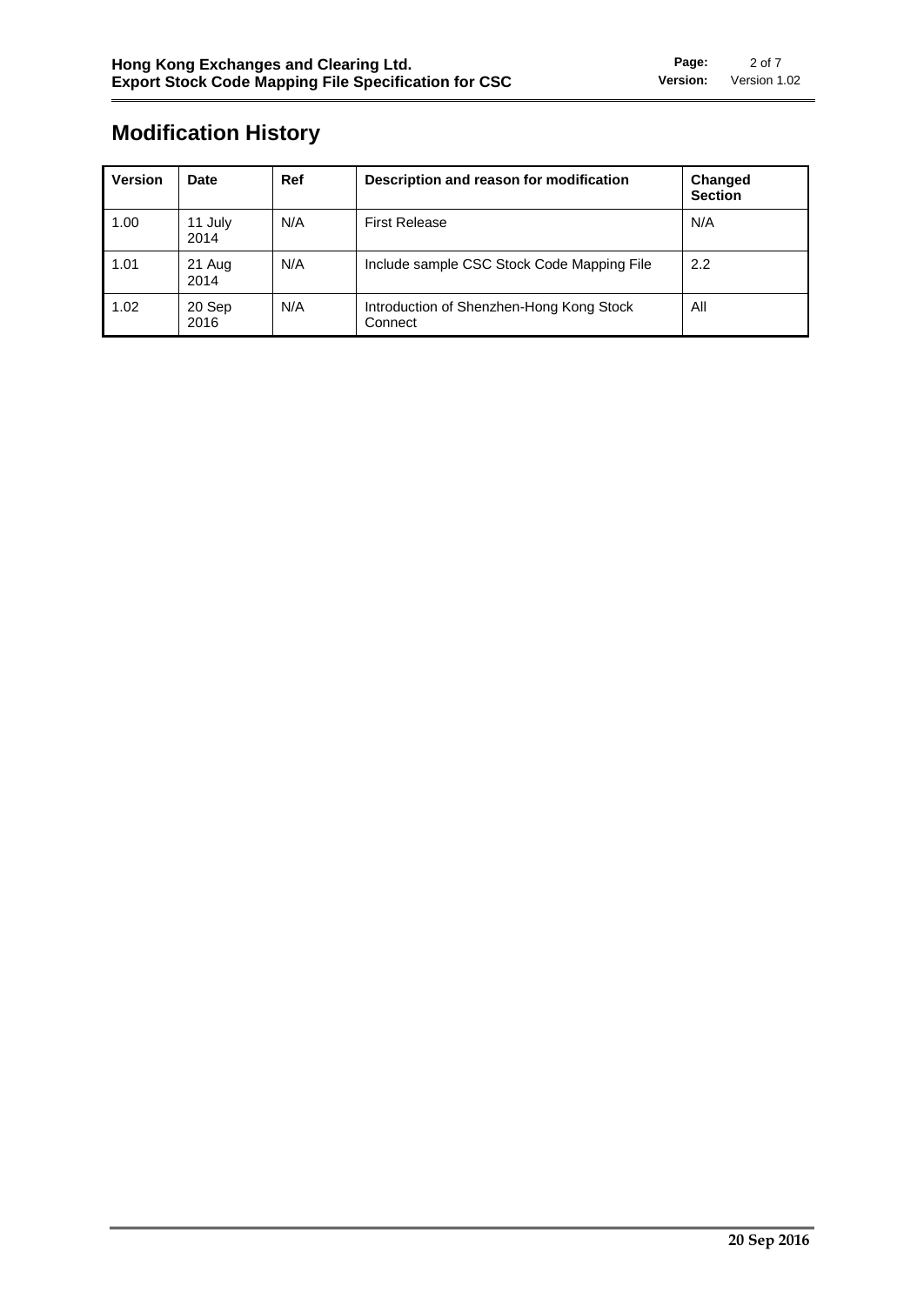# **TABLE OF CONTENTS**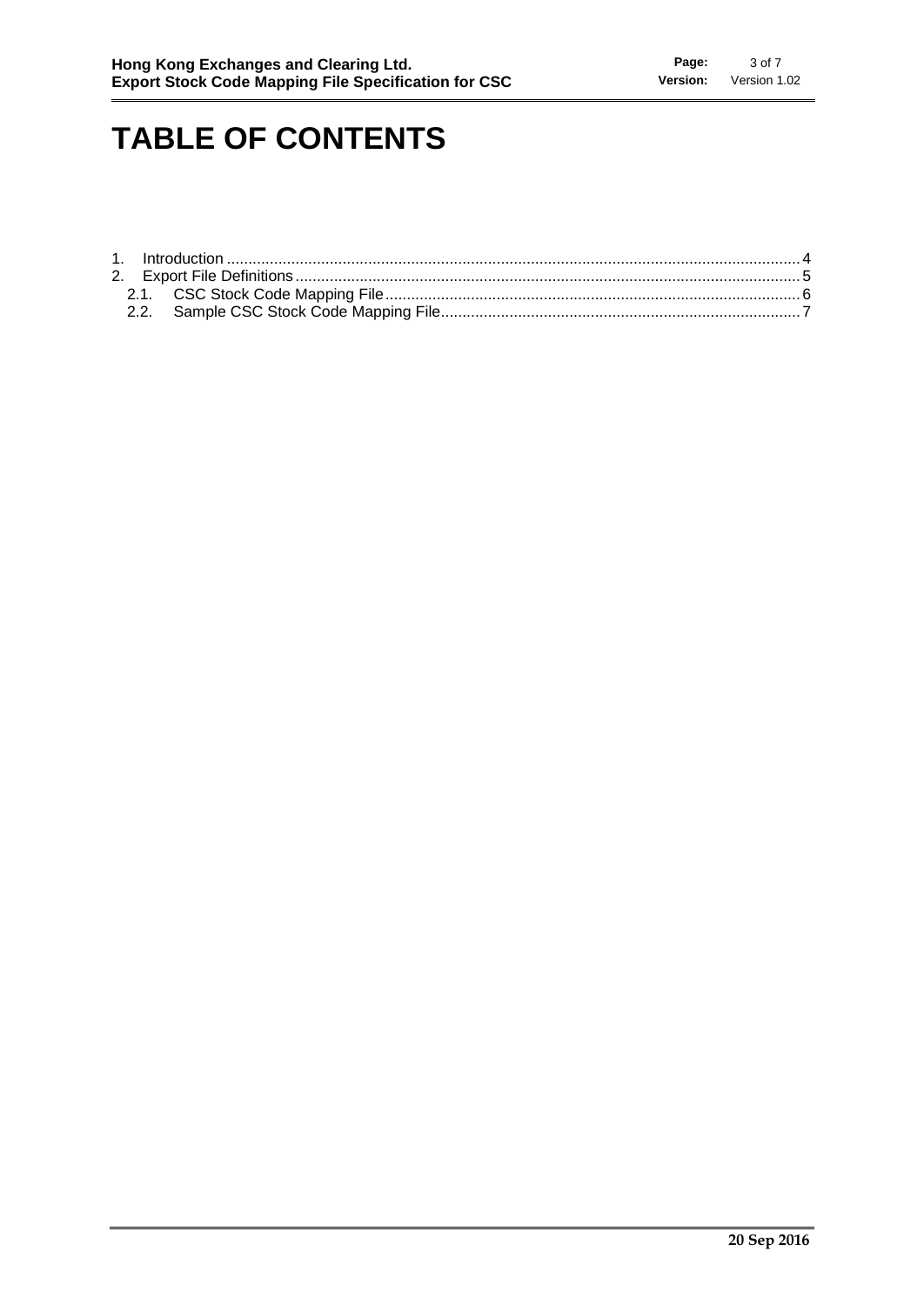### **1. Introduction**

This document provides technical information on the stock code mapping file that is disseminated to Exchange Participants (EPs) trading in the Northbound Trading Link established between Hong Kong Exchanges and Clearing Ltd (HKEX), Shanghai Stock Exchange (SSE) and Shenzhen Stock Exchange (SZSE). As northbound trading activities of EPs are conducted on the China Stock Connect System (CSC), the stock code mapping file is referred to as one of the CSC export files that is available to EPs for their own processing.

This document is intended for EPs trading on CSC to develop and customise their internal systems for processing of such data file.

The stock code mapping file will be generated before morning market open and is available for download by EPs via Electronic Communication Platform  $(ECP)^{1,2}$ .

### Note:

- [1] Electronic Communication Platform (ECP) is a communication platform of HKEX which provides a paperless channel for EPs to download files, returns or any such other documents. EPs with valid User ID and password can access ECP via the internet. EPs participated in northbound trading will use the current ECP User ID and password to download CSC files.
- [2] CSC stock code mapping file download link will be available in ECP once they become available on CSC trading day and before morning market open.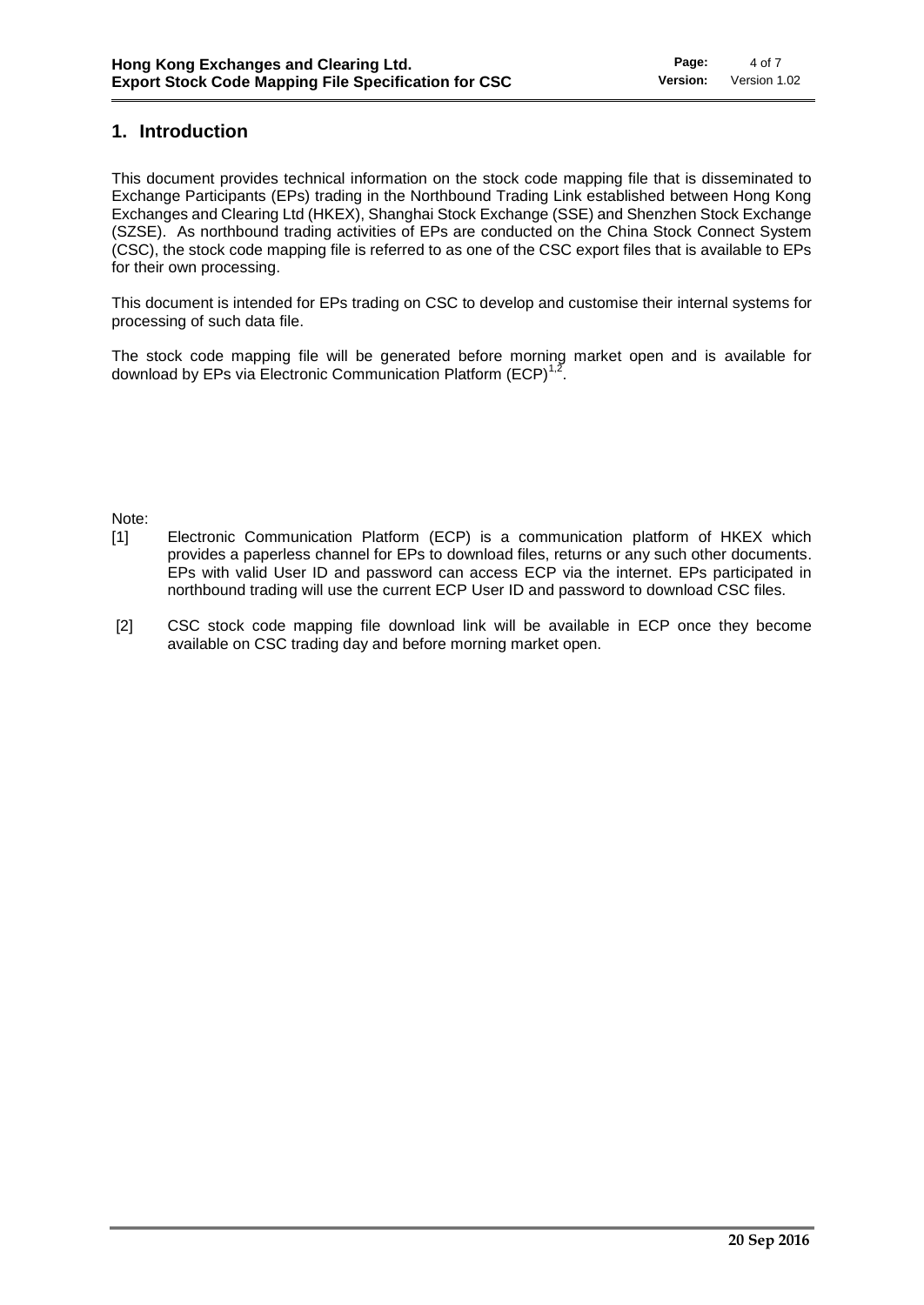# **2. Export File Definitions**

The records in the export files are of fixed length. The stock code mapping file has a header record but without a trailer record.

The record delimiter of the export files is the ASCII carriage return character (ASCII value 13) and linefeed character (ASCII value 10).

The field types in this specification can be:

| X(n)      | The alphanumeric field has n characters.                                                                                                                                                                                                    |
|-----------|---------------------------------------------------------------------------------------------------------------------------------------------------------------------------------------------------------------------------------------------|
| 9(n)      | The numeric field is right aligned, with maximum n digits, and padded with zero on the<br>left.                                                                                                                                             |
| Z(n)9     | The numeric field is right aligned, with maximum n+1 digits, and padded with space on<br>the left.                                                                                                                                          |
|           | For example, a 4-digit numeric value should be presented as $Z(3)9$ and this can also be<br>shown as ZZZ9.                                                                                                                                  |
| 9(m)V9(n) | The numeric field is right aligned with maximum m digits and n decimal places. The<br>field is padded with leading zero on the left before the implied decimal point and is<br>padded with trailing zero to the right of the decimal point. |
|           | For example, a numeric value of 4 digits and 2 decimal places should be presented as<br>$9(4) \vee 9(2)$ and this can also be shown as $9(4) \vee 99$ .                                                                                     |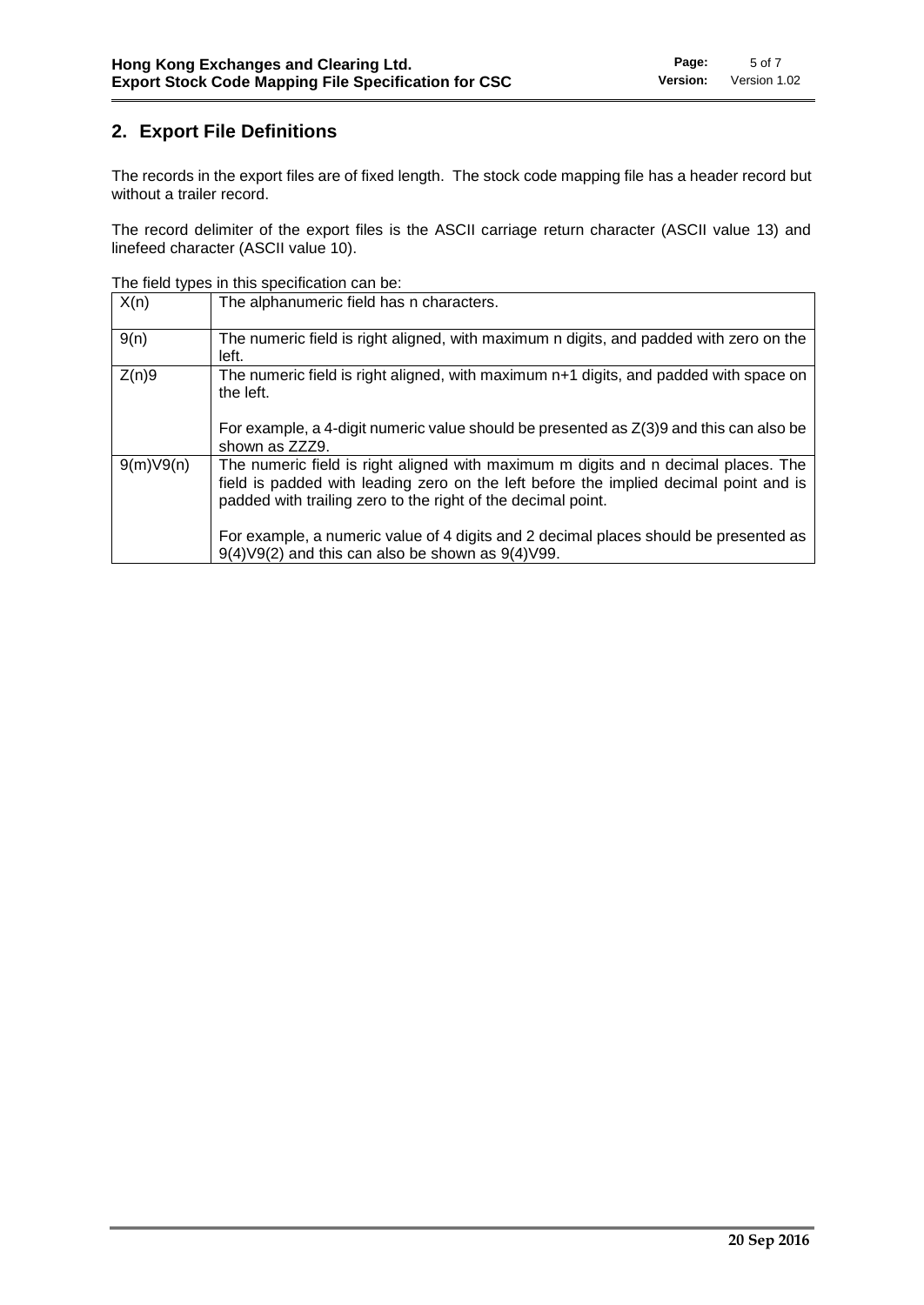#### **2.1. CSC Stock Code Mapping File**

The CSC stock code mapping file is a PC ASCII file. It contains all SSE and SZSE stock code eligible for northbound trading and their corresponding CCASS stock code.

This file is delivered in the morning before CSC market open and is zipped.

#### **ZIP File Name**

STKMAPddmmmyy\_AS.zip

#### **File Name**

ASSTKMAP

#### **Header record (40 bytes)**

| <b>Data Name</b>                        | Format | <b>Remarks</b>     |
|-----------------------------------------|--------|--------------------|
| Record Type                             | X(1)   | Value "0"          |
| <b>Trading Date</b>                     | X(8)   | In DDMMYYYY format |
| No of stocks transferred                | Z(5)9  |                    |
| Total of all stock codes<br>transferred | Z(11)9 |                    |
| Filler                                  | X(13)  | <b>Spaces</b>      |

#### **Data record (40 bytes)**

There can be multiple detail records and each record contains the stock code mapping data of the specified stock. The records are sorted in ascending order of CSC stock codes, sort SSE stocks first and then sort SZSE stocks.

| Data Name                            | <b>Format</b> | <b>Remarks</b>                                                                              |
|--------------------------------------|---------------|---------------------------------------------------------------------------------------------|
| Record Type                          | X(1)          | Value "1"                                                                                   |
| <b>CSC Stock Code</b>                | 9(6)          | SSE/SZSE trading stock code                                                                 |
| <b>CCASS Stock Code</b>              | 9(5)          | CCASS stock code for clearing purpose                                                       |
| <b>Buy-sell Suspension Indicator</b> | X(1)          | "A" – Buy and sell is allowed<br>"S" - Sell only<br>"B" - Buy only<br>"U" - stock suspended |
| Filler                               | X(27)         | <b>Spaces</b>                                                                               |